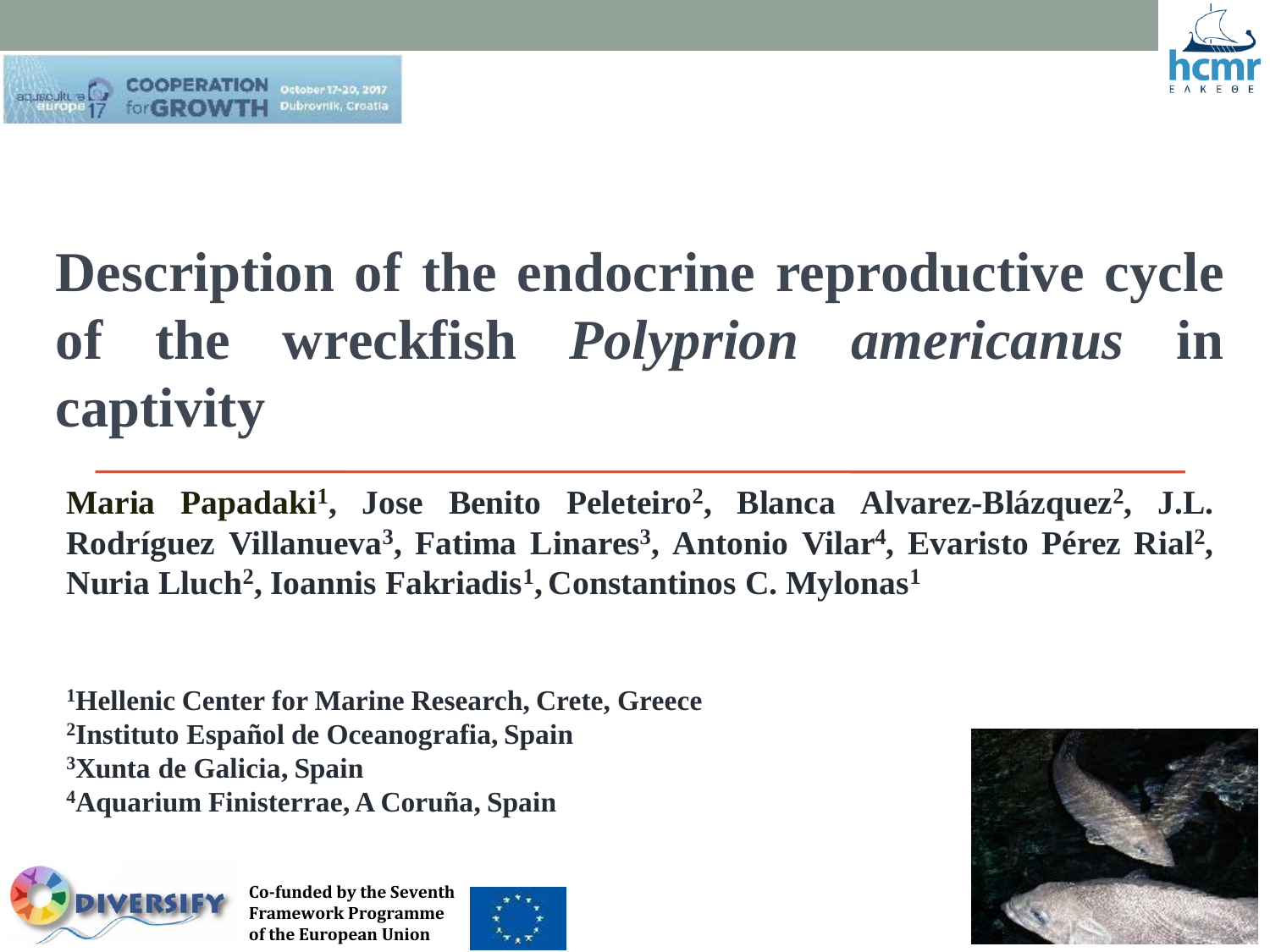

## **Wreckfish**

- **Demersal fish (100-1000 m)**
- **Worldwide distribution**



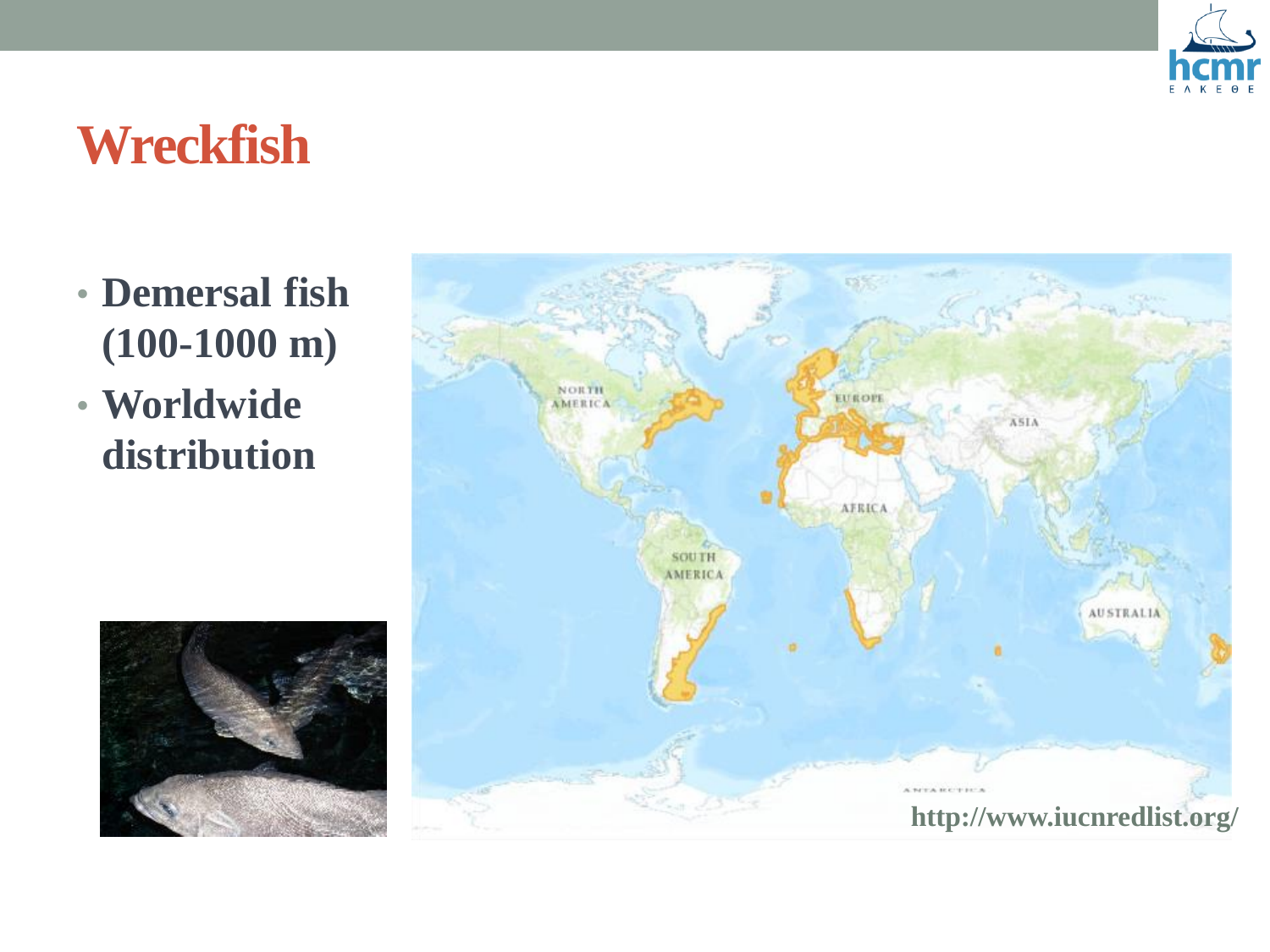

# **Good for aquaculture**

- **Fast-growing (5 kg in 2 years)**
- **Late maturing (>7 years old)**
- **Adapts to captivity**
- **High flesh quality**
- **High market price**



### • **Not easy to collect wild wreckfish for However…broodstock formation**

- **Oogenesis and spawning is rare in captivity**
- **Egg quality is variable and generally low**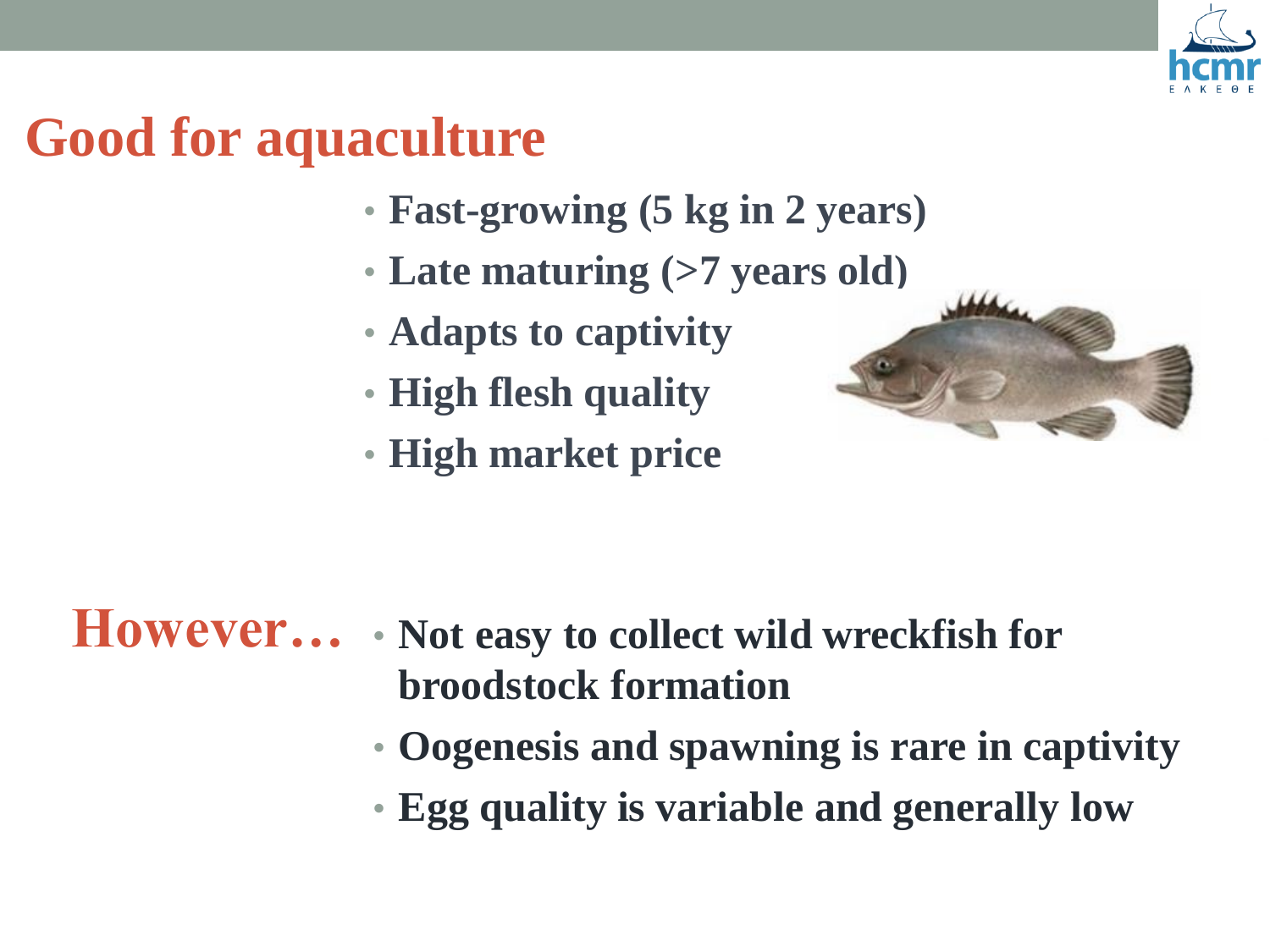

# **Description of the reproductive cycle**



**recognition of possible reproductive dysfunctions**

**creation of spawning induction protocols**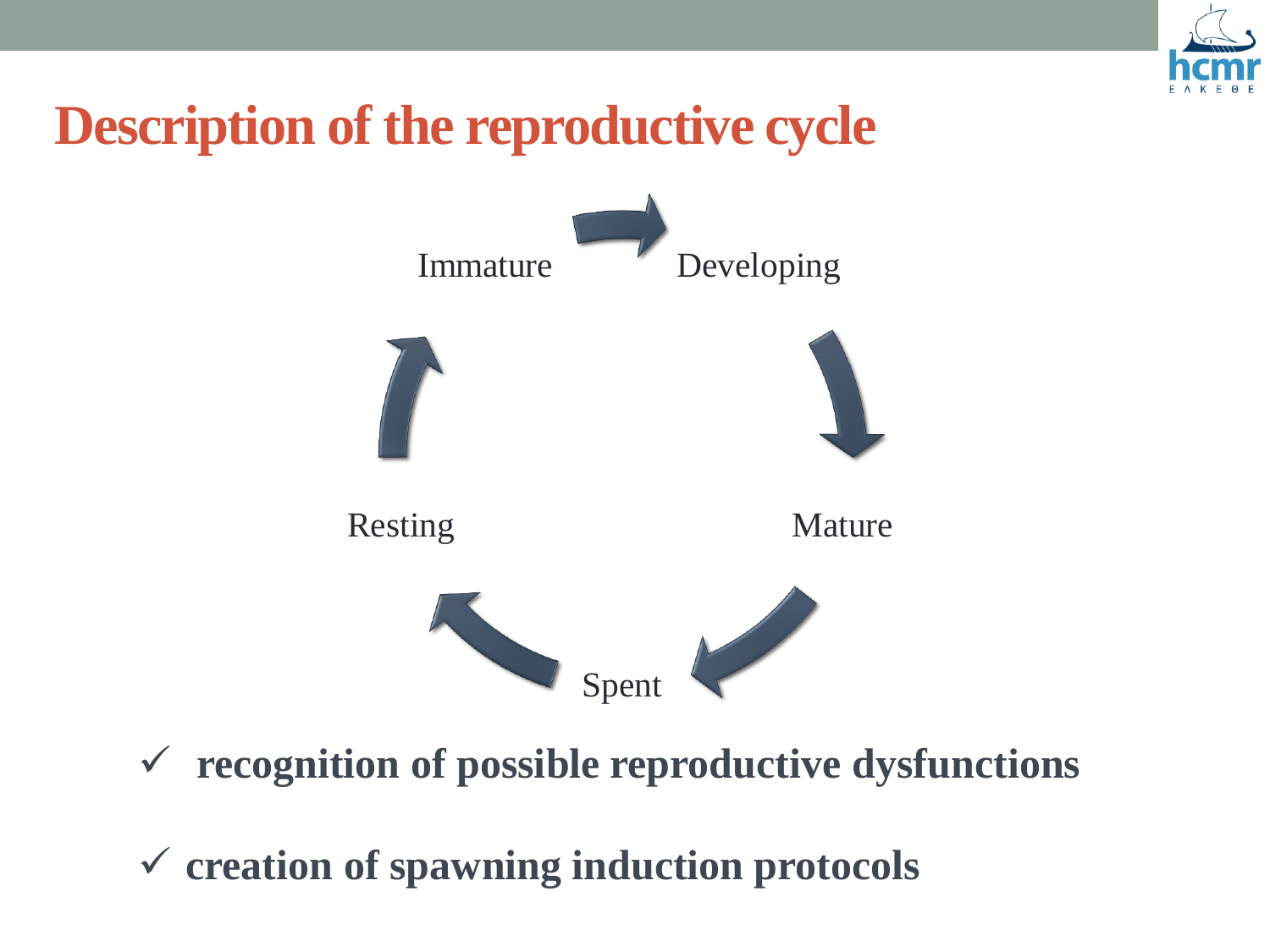

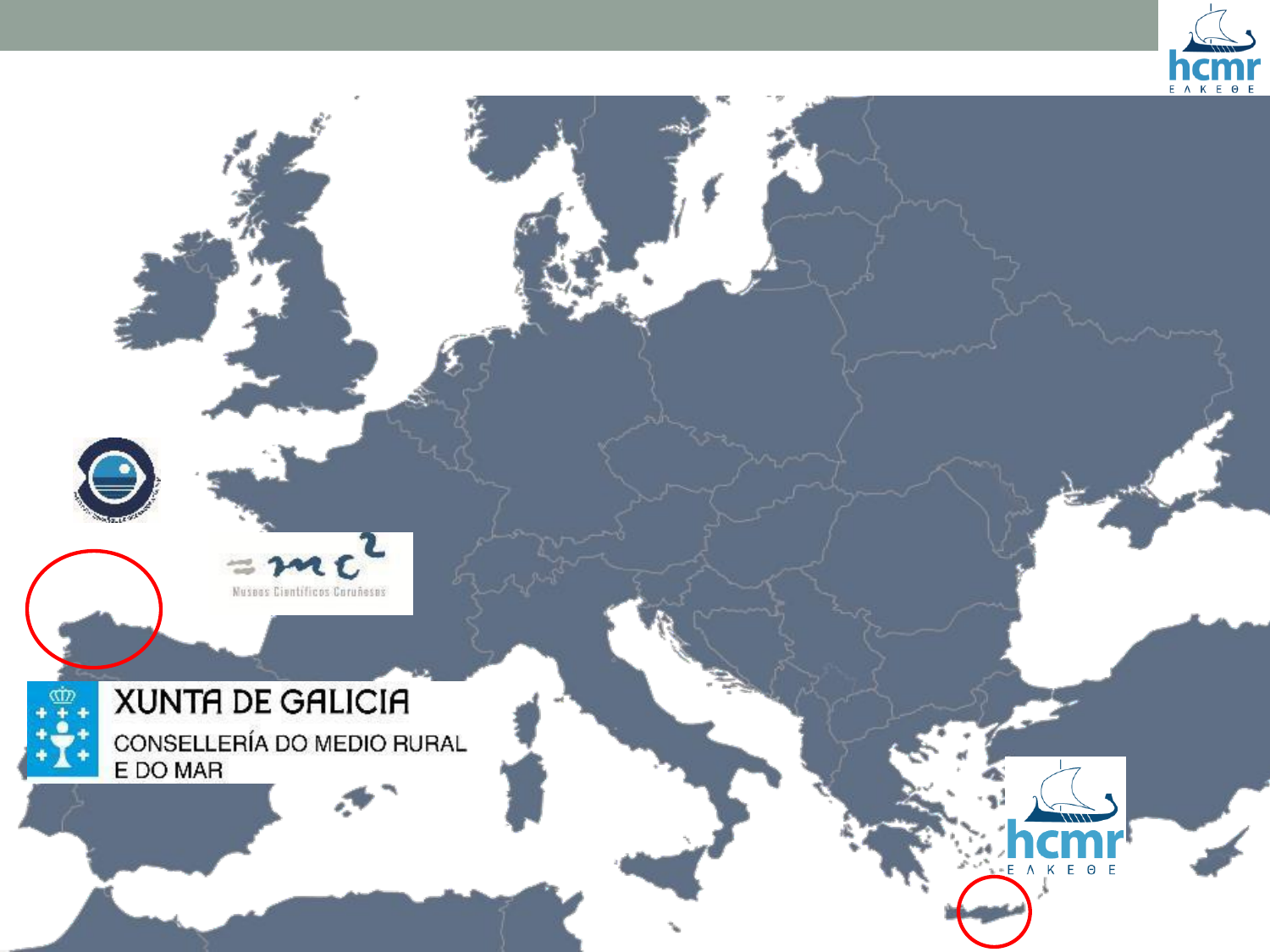

### **Wreckfish broodstocks**

| <b>Broodstocks</b> | <b>IEO</b>        | <b>CMRM</b>                  | MC <sub>2</sub>   | <b>HCMR</b>          |
|--------------------|-------------------|------------------------------|-------------------|----------------------|
| Number of fish     | 13                | 21                           | 11                | 3                    |
| Females            | 10                | 12                           | 8                 |                      |
| <b>Males</b>       | $\mathcal{E}$     | $\mathbf Q$                  | $\mathcal{R}$     | $\overline{2}$       |
| <b>Tank</b>        | $110 \text{ m}^3$ | $35 \text{ m}^3$             | $180 \text{ m}^3$ | $15 \text{ m}^3$     |
| Photoperiod        | <b>Natural</b>    | Simulated Natural<br>natural |                   | Simulated<br>natural |
| Temperature        | Natural           | Natural                      | <b>Natural</b>    | $16^{\circ}$ C       |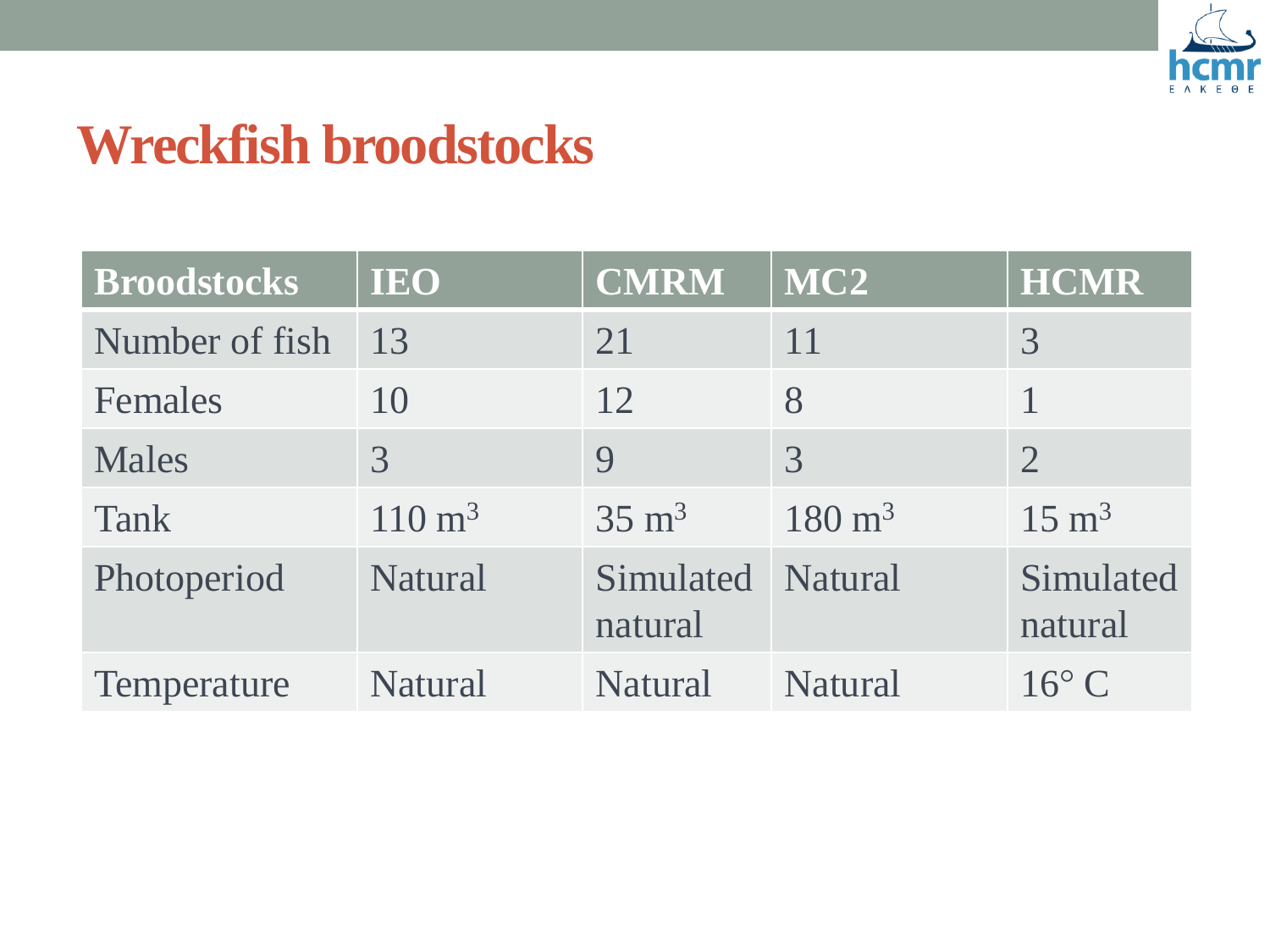

### **Biopsy collection Blood collection Blood collection**

### **Sperm collection**







- **Monthly from February until July**
- **Bimonthly from August until January**



**Histological analysis Sperm evaluation ELISA**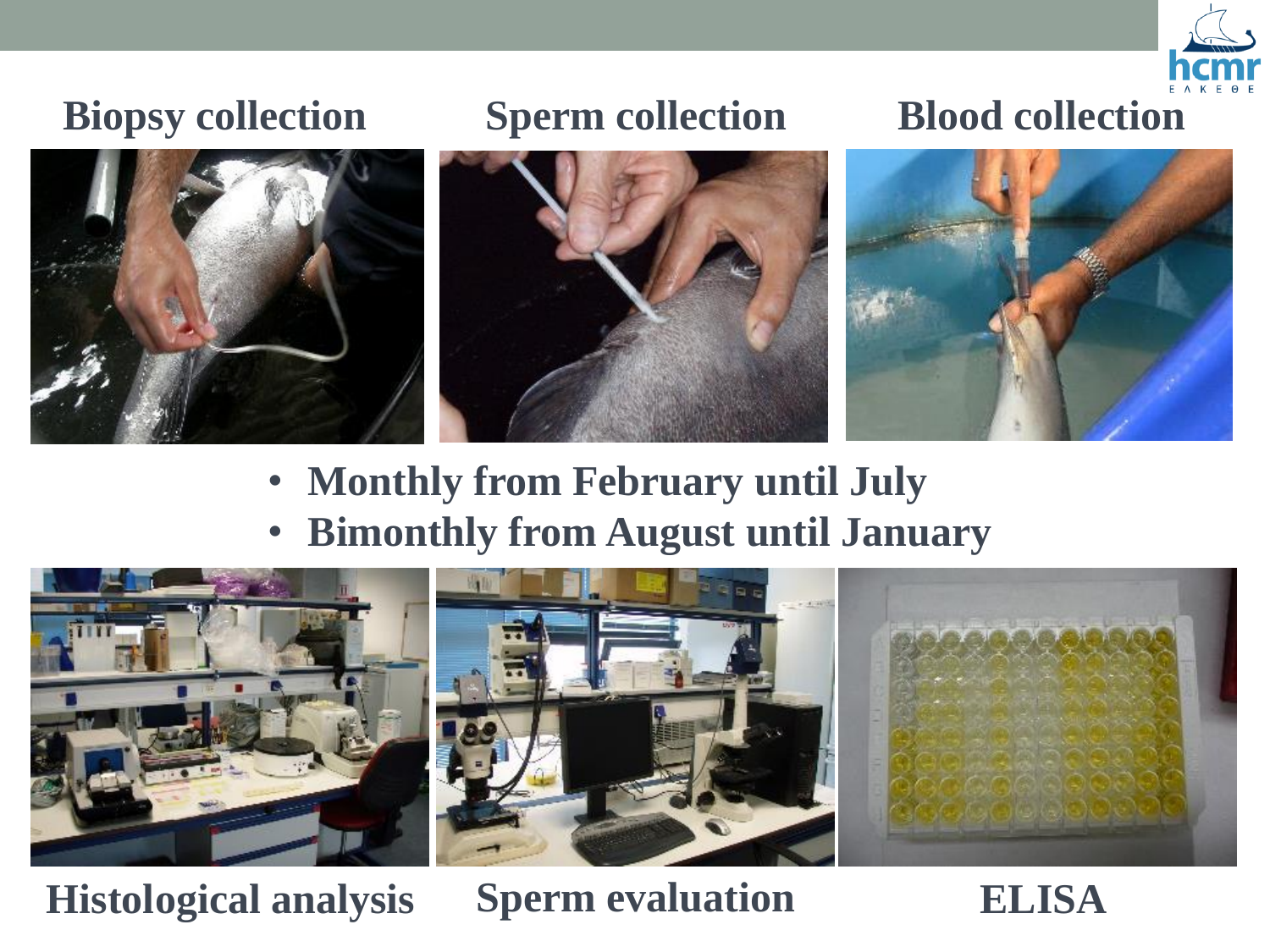

### **Oocyte development**

### **Bar: 500 μm**



**Vitellogenesis in the winter (December – February) Maturation and spawning between March and July** 

**Mean oocyte diameter of post-vitellogenic oocytes is 1400 μm and mean egg diameter is 2000 μm**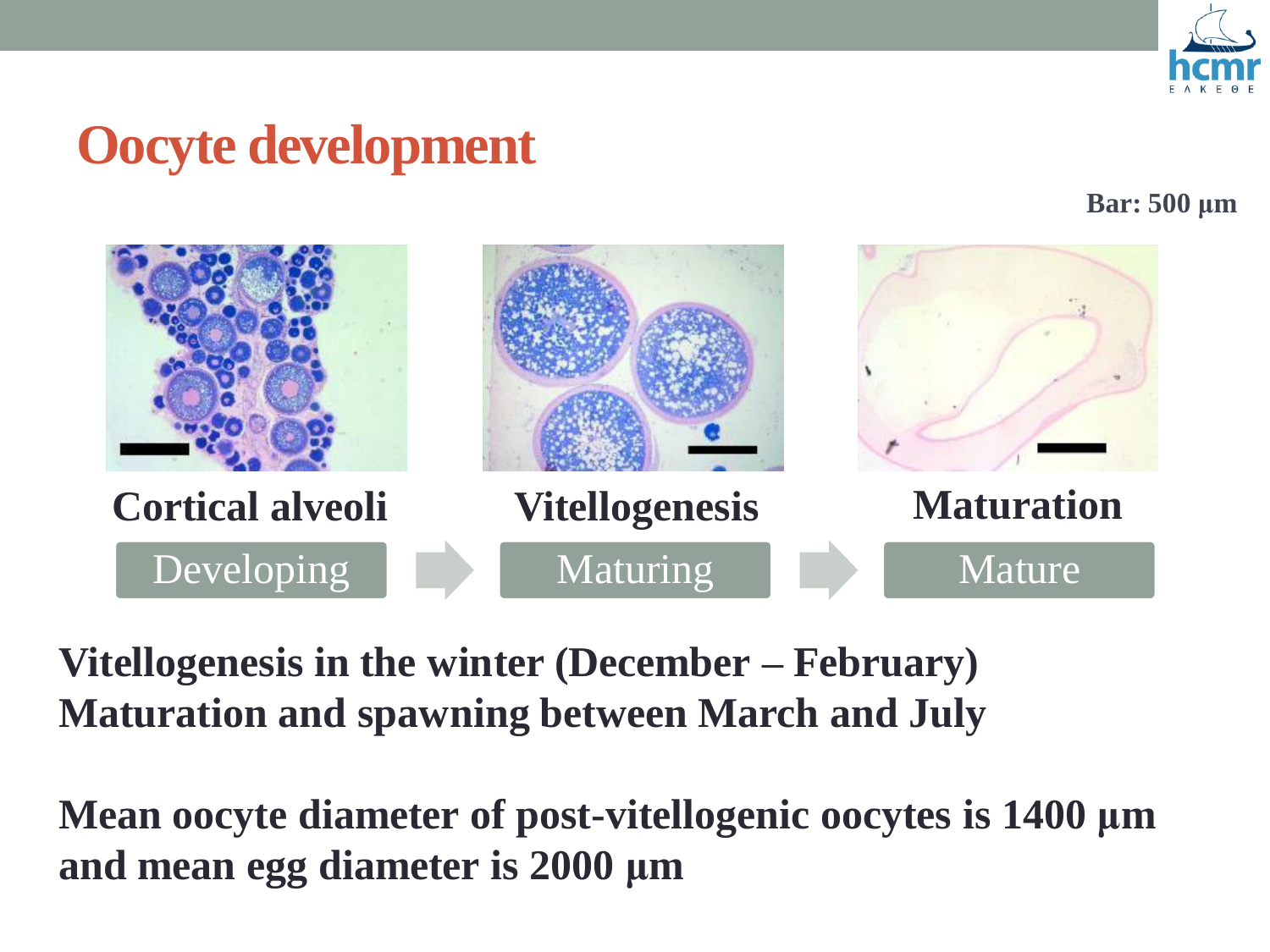

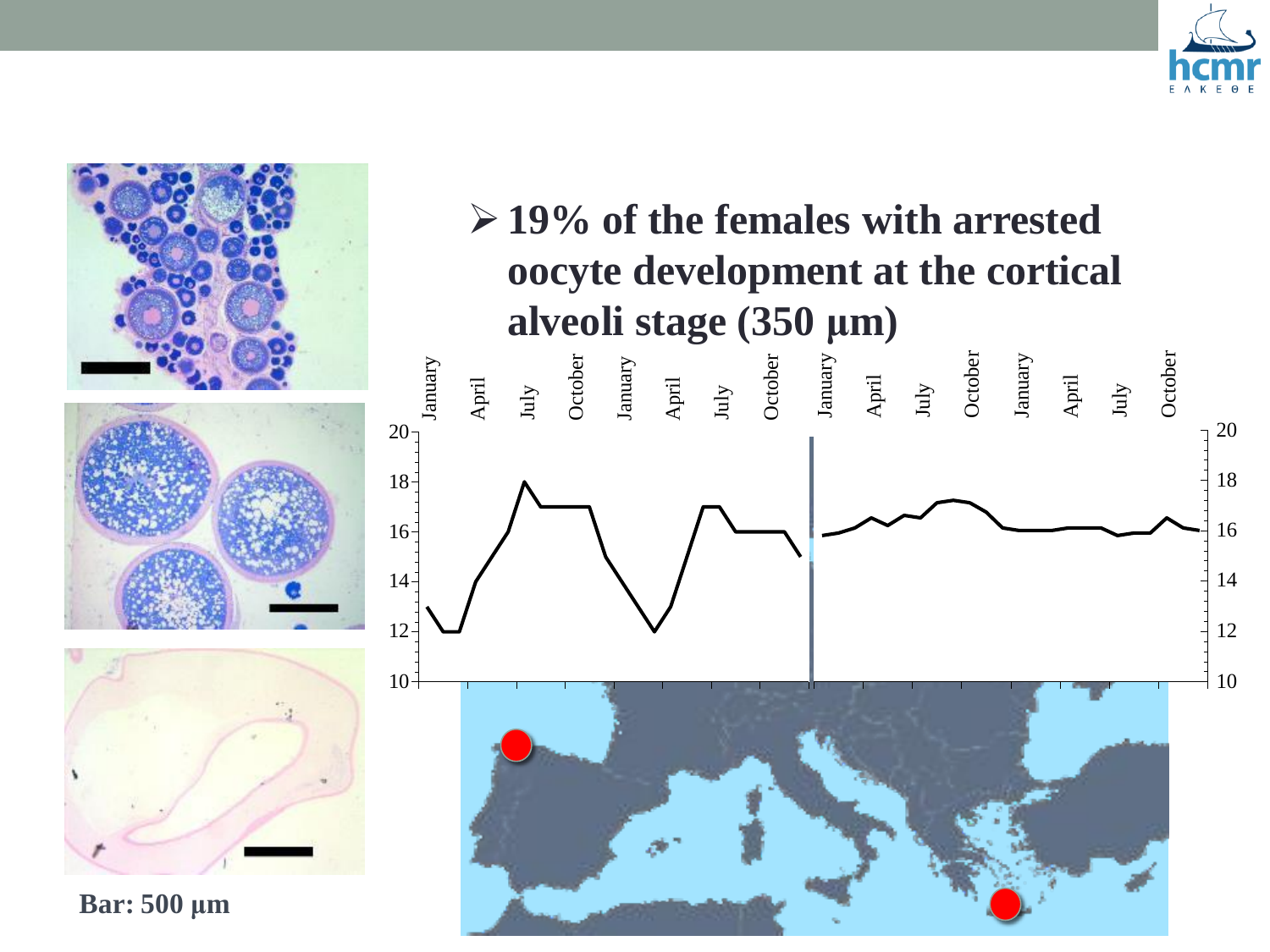![](_page_9_Picture_0.jpeg)

![](_page_9_Picture_1.jpeg)

![](_page_9_Figure_2.jpeg)

- **Estradiol showed an increasing trend until vitellogenesis and a decreasing trend thereafter.**
- **Testosterone was highest at maturation.**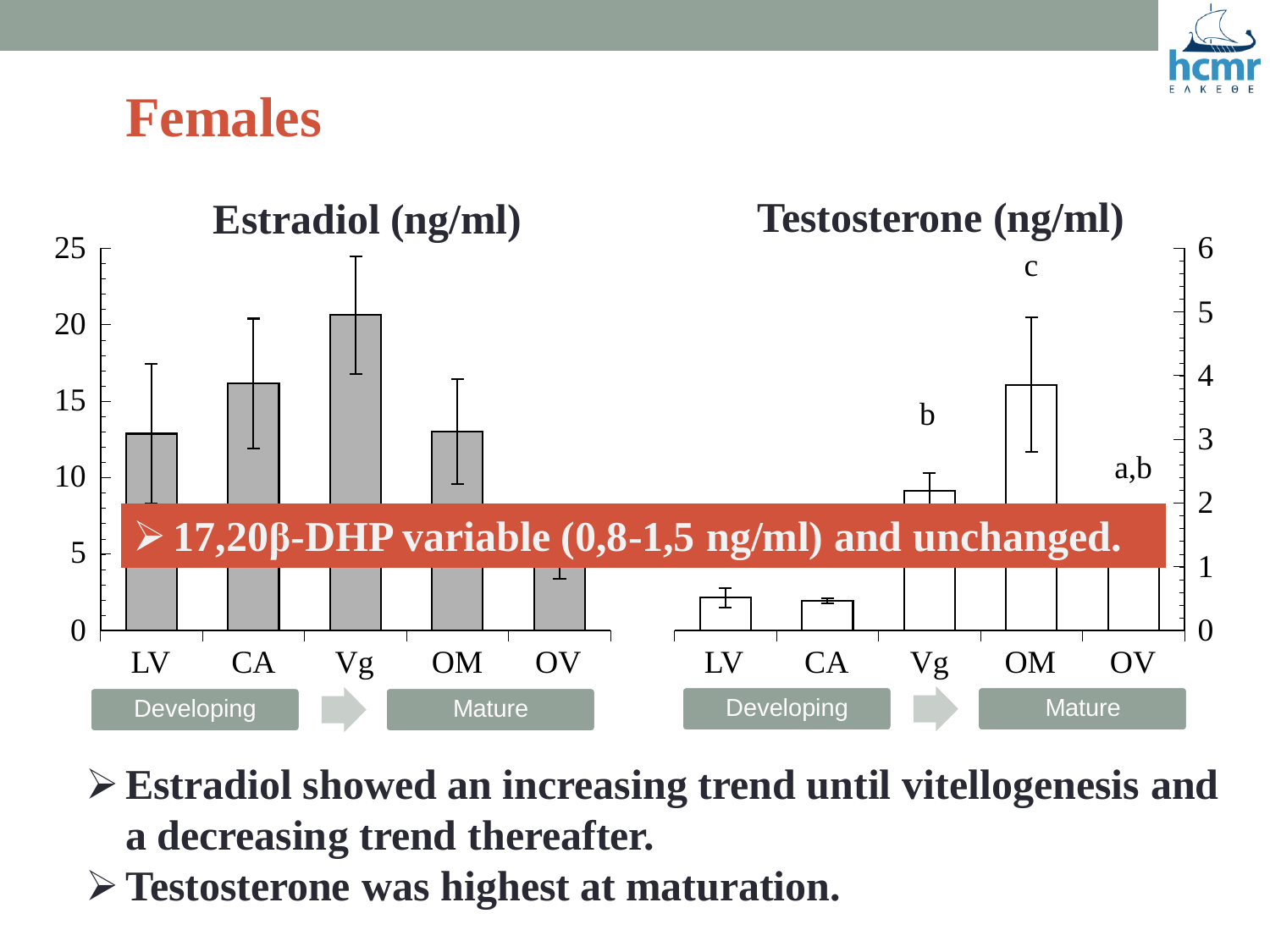![](_page_10_Figure_0.jpeg)

**Sperm was produced almost all year.**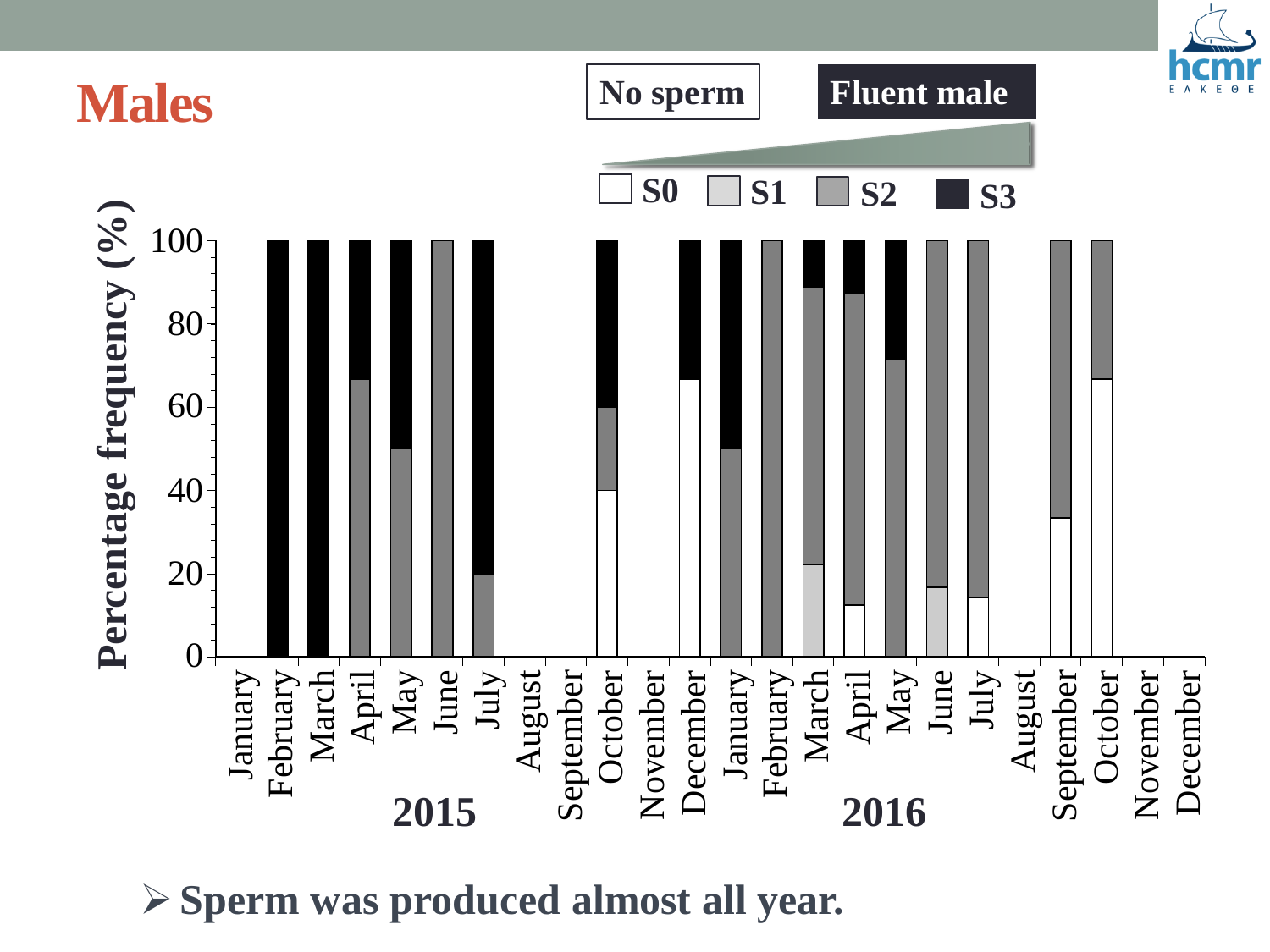![](_page_11_Picture_0.jpeg)

# **Sperm quality**

- **mean sperm density ranged between 4.5-11.5 x 10<sup>9</sup> spermatozoa ml-1**
- **sperm motility was always higher than 60%**
- **motility duration ranged between 1.5 and 6 min**
- **survival of sperm at 4°C ranged between 3 and 10 days.**

![](_page_11_Picture_6.jpeg)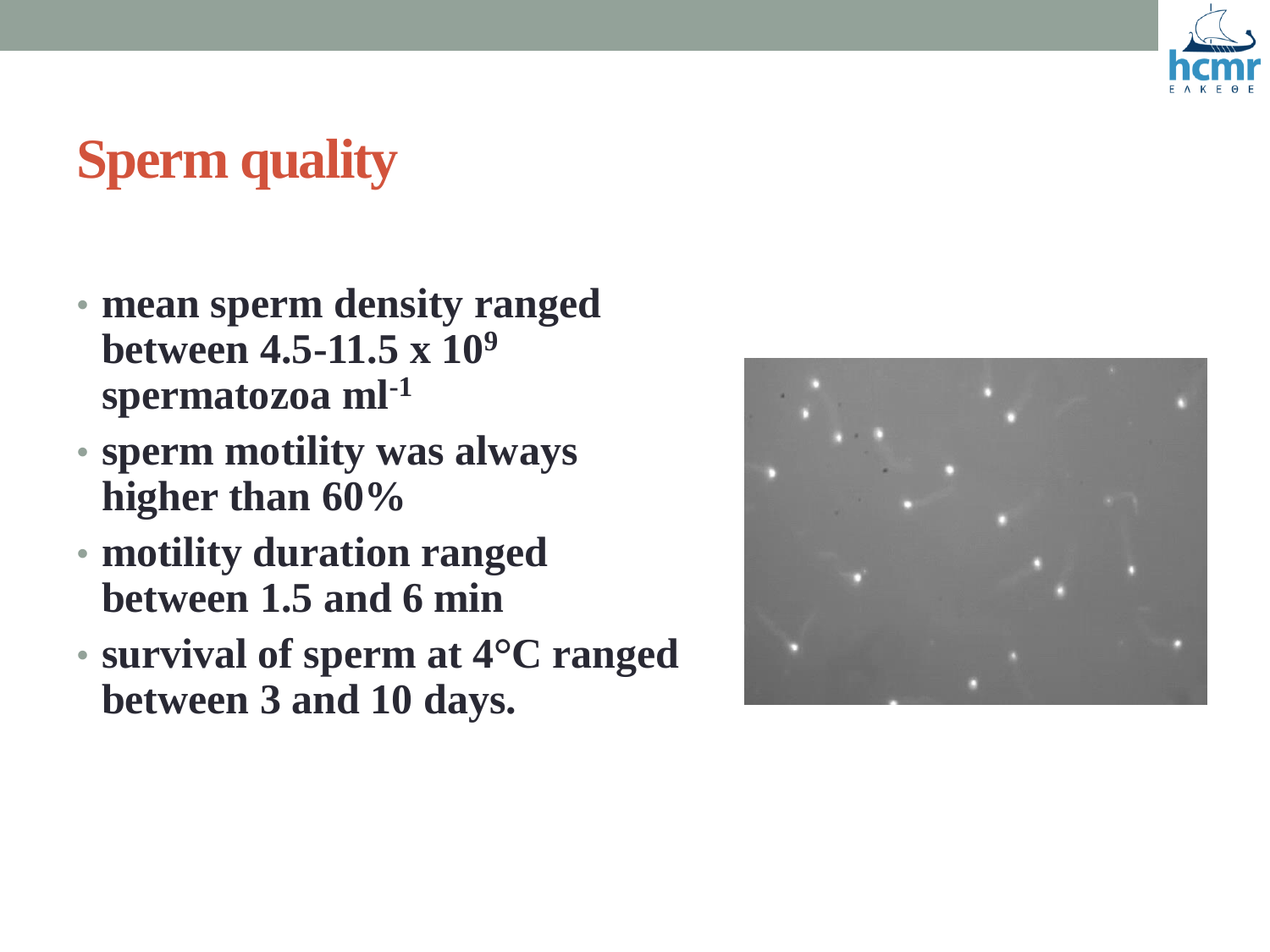![](_page_12_Picture_0.jpeg)

### **Males**

![](_page_12_Figure_2.jpeg)

**Testosterone and 11-ketotestosterone increased with increased sperm production.**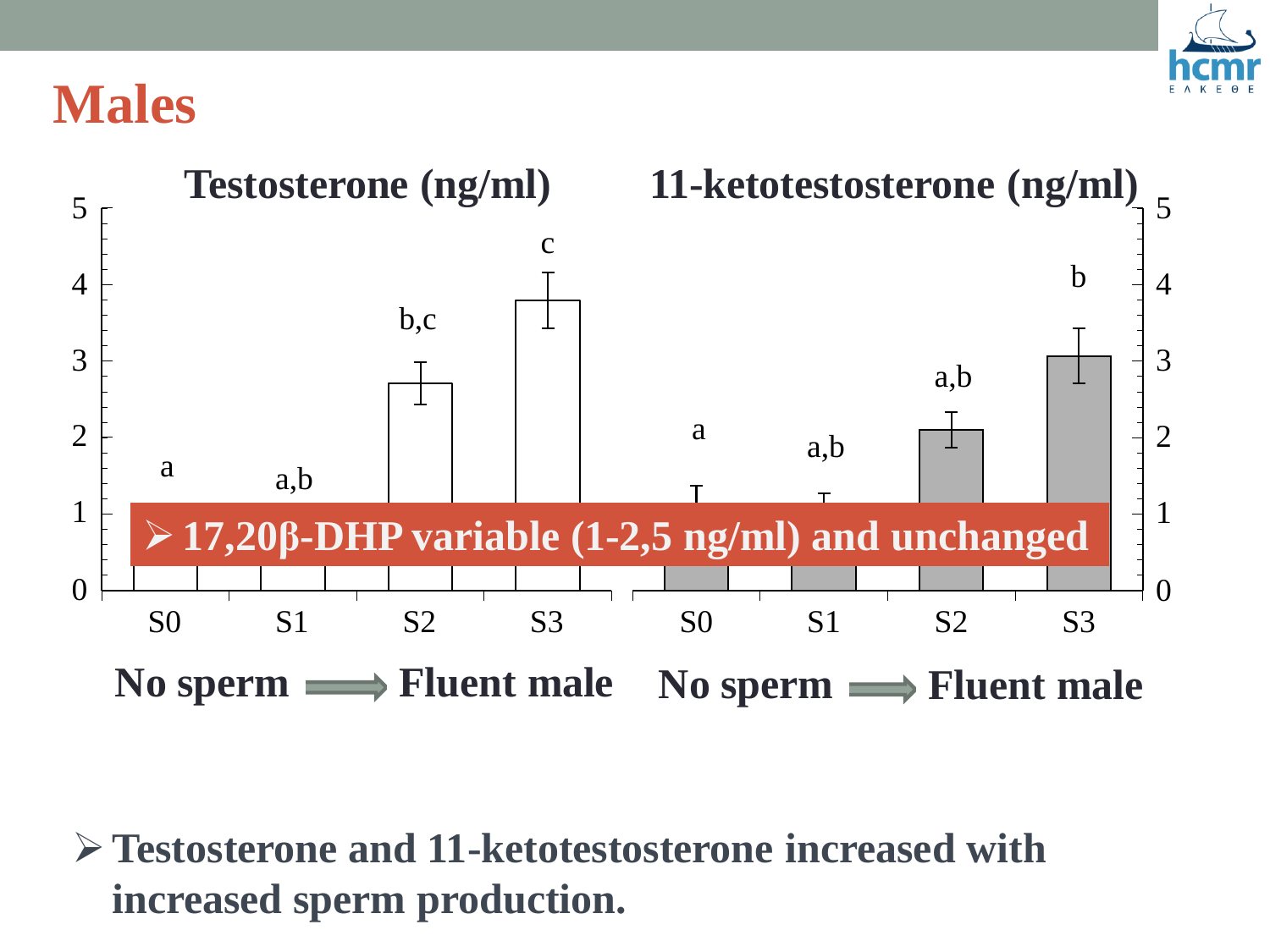![](_page_13_Figure_0.jpeg)

**Fertilization (%)**

![](_page_13_Figure_1.jpeg)

![](_page_13_Figure_2.jpeg)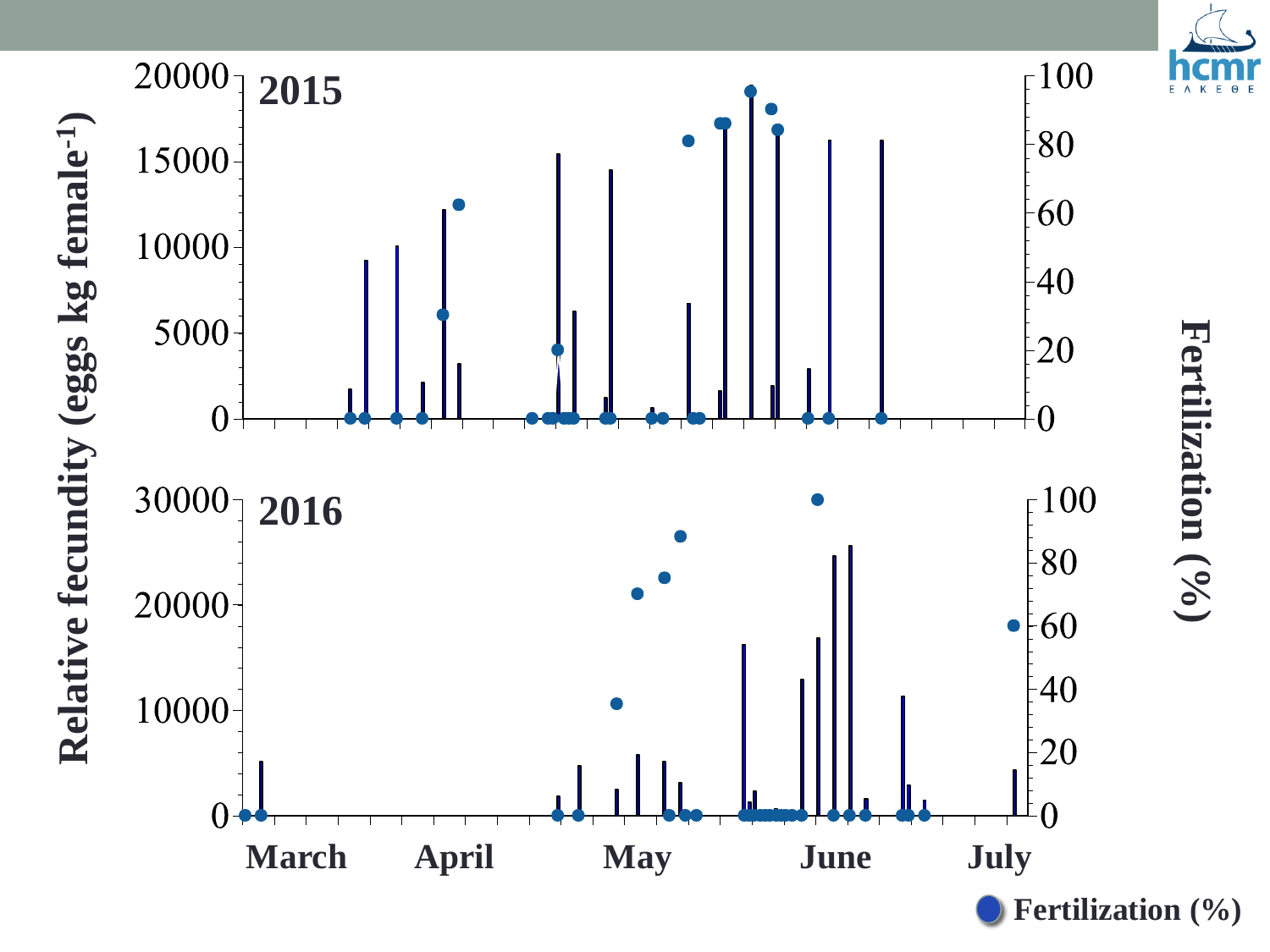![](_page_14_Picture_0.jpeg)

### **Females**

- **1. Undergo gametogenesis and occasionally mature and produce eggs both under fluctuating natural and under constant low temperature**
- **2. Plasma sex steroid hormones followed the already described pattern of change during oogenesis, though 17,20β-DHP was not correlated to reproductive stage of fish**

**New efforts must focus on the environmental conditions under which fish are held, in order to ensure that more fish complete gametogenesis and hopefully mature and spawn.**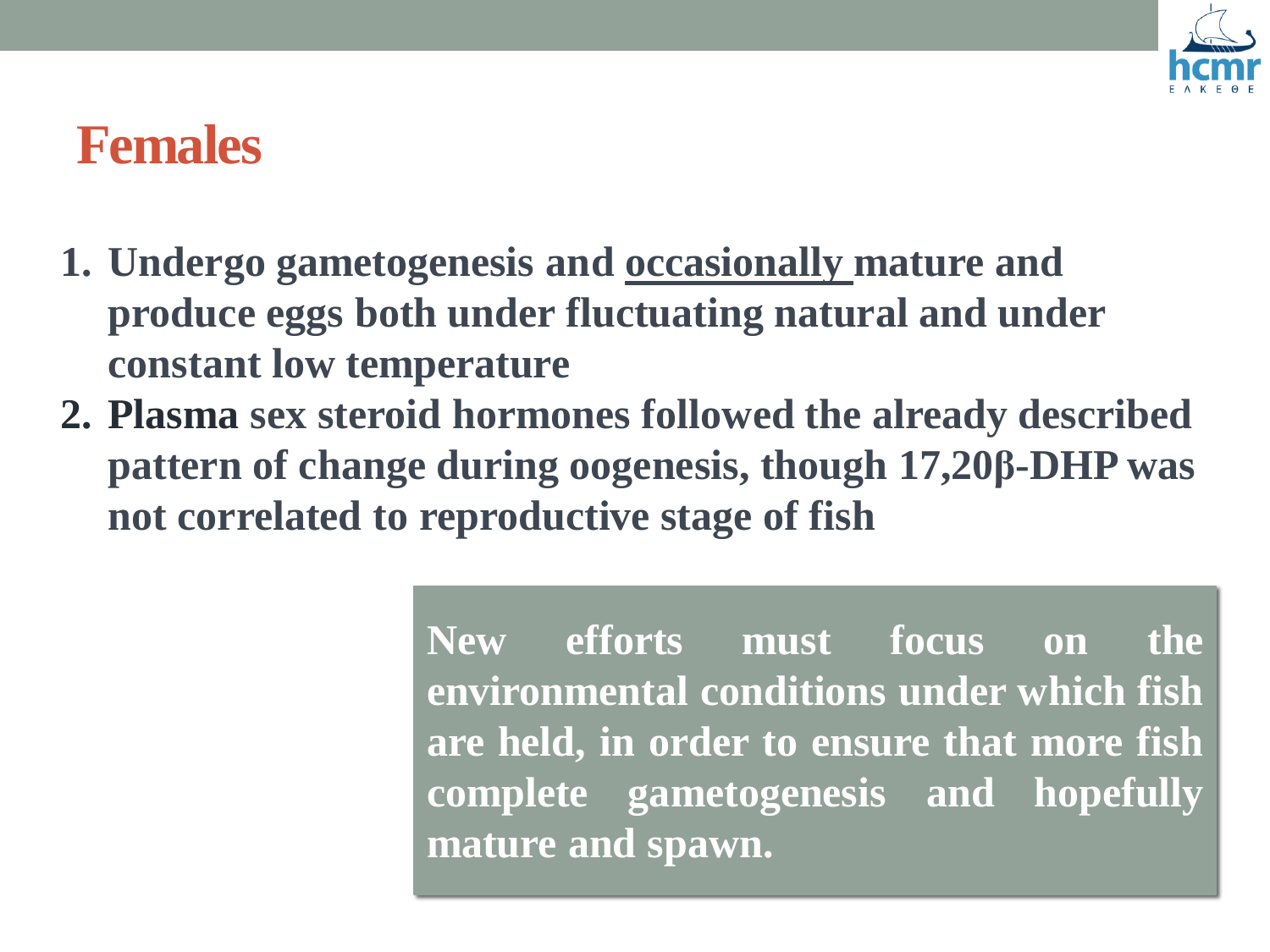![](_page_15_Picture_0.jpeg)

### **Males**

- **1. Produce sperm all-year round (natural or captivityinduced?)**
- **2. Plasma sex steroid hormones followed the already described pattern of change during spermatogenesis, but with varying17,20β-DHP levels**
- **3. Sperm was of good quantity and quality**

**New spawning induction and in vitro fertilization methods could improve fertilization percentage.**